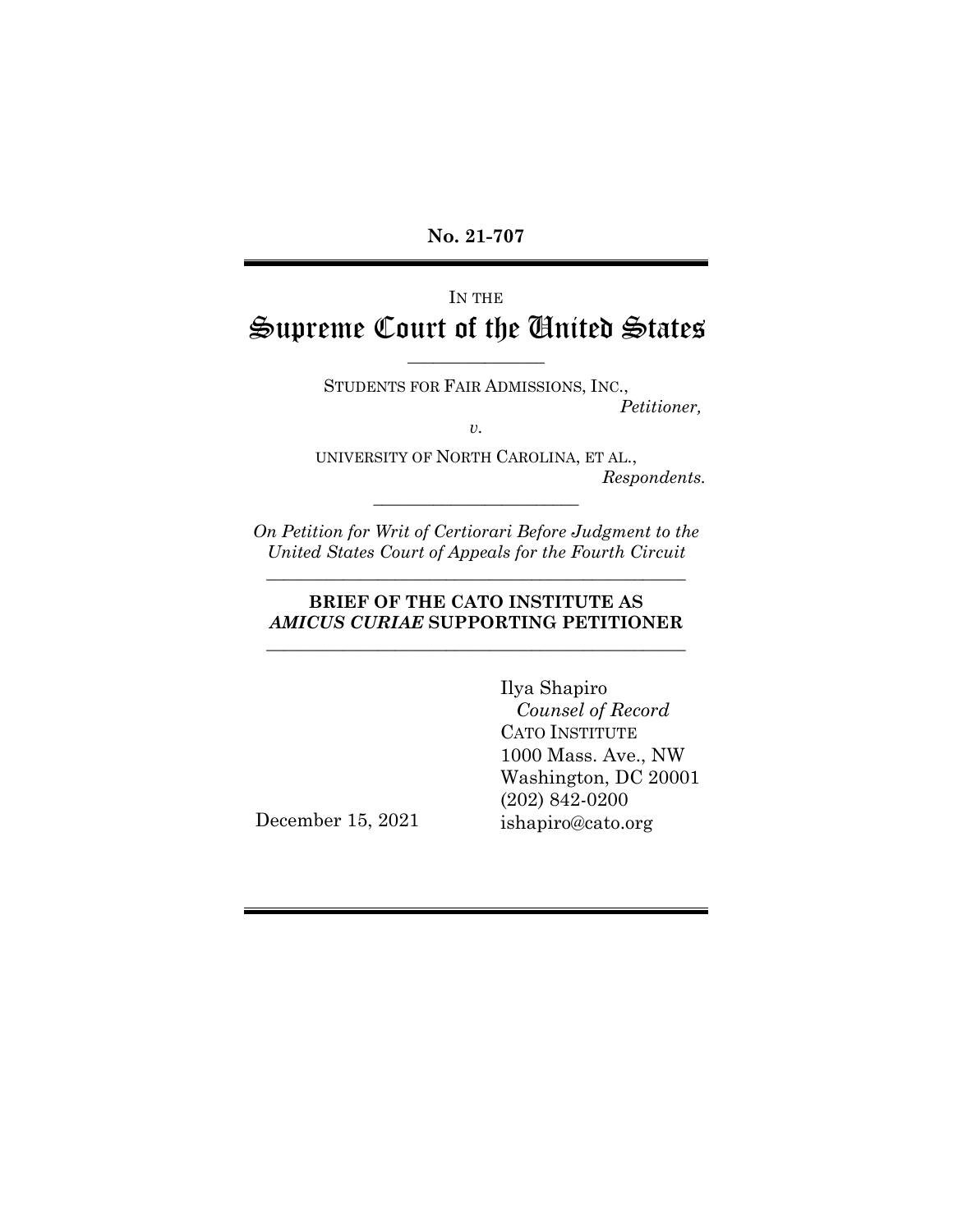## **QUESTION PRESENTED**

<span id="page-1-0"></span>Whether this Court should overrule *Grutter v. Bollinger*, 539 U.S. 306 (2003), and hold that public institutions of higher education cannot use race as a factor in admissions.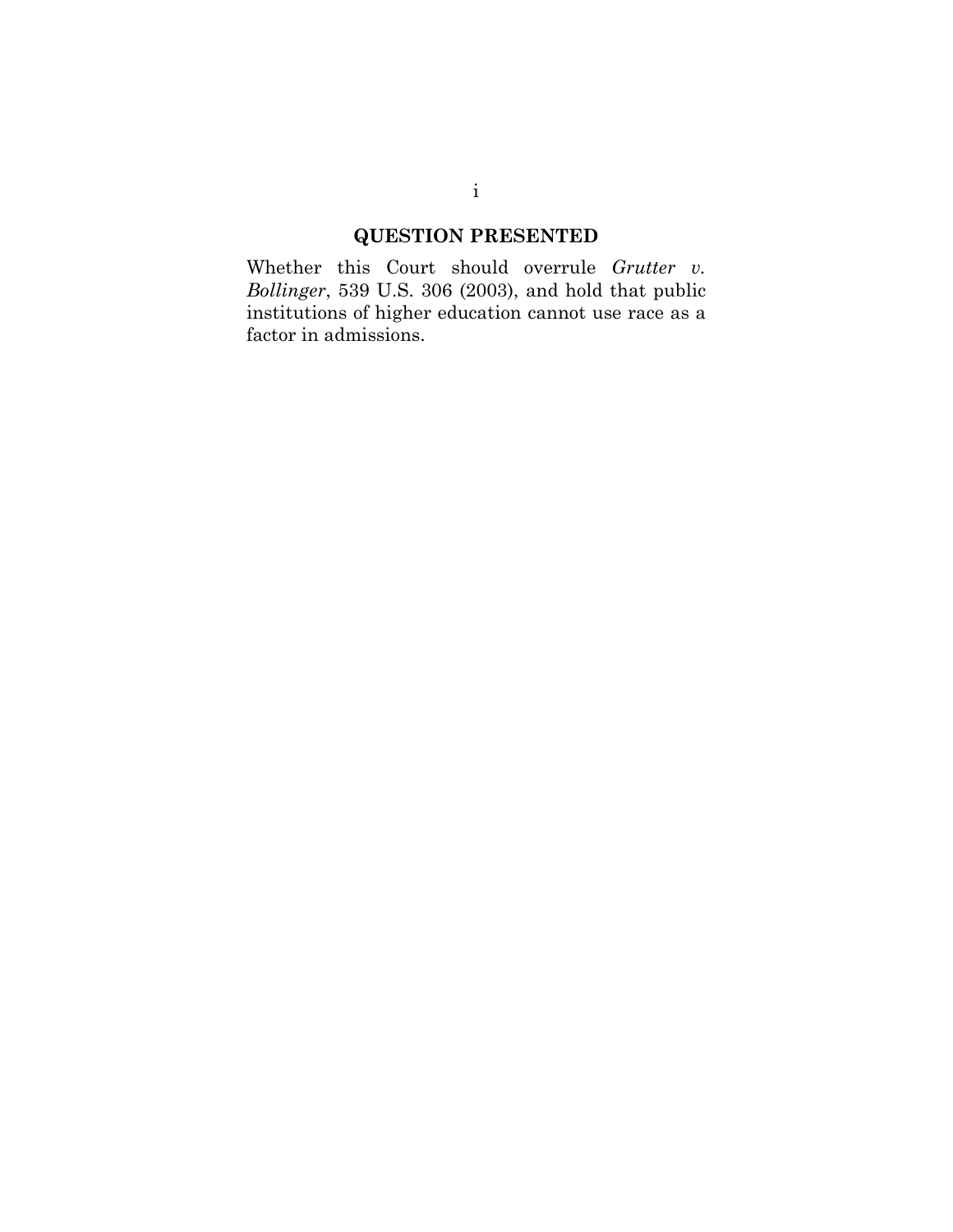# **TABLE OF CONTENTS**

# **Page**

| 2                                                                                                                                                                                                                   |
|---------------------------------------------------------------------------------------------------------------------------------------------------------------------------------------------------------------------|
| GRANTING CERTIORARI WHERE A<br>$\mathbf{L}$<br>PUBLIC INSTITUTION IS AT ISSUE WILL<br>FURTHER ILLUMINATE THE PROBLEMS<br>II. GRANTING CERTIORARI IN<br>CONJUNCTION WITH THE HARVARD<br>CASE IS CONSISTENT WITH THIS |
|                                                                                                                                                                                                                     |
|                                                                                                                                                                                                                     |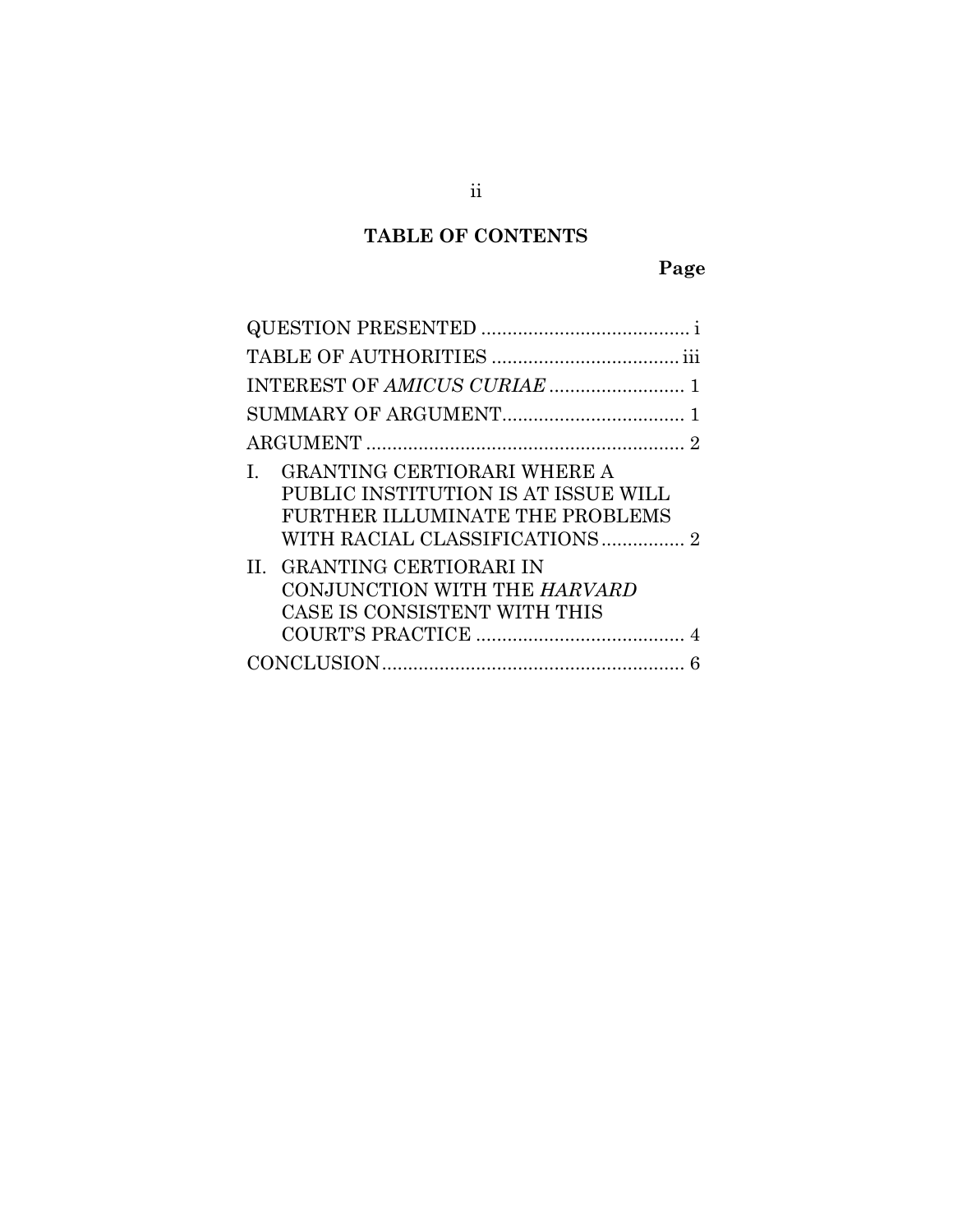## **TABLE OF AUTHORITIES**

**Page(s)**

## <span id="page-3-0"></span>**Cases**

<span id="page-3-1"></span>

| <i>Fisher v. Univ. of Tex., 136 S. Ct. 2198 (2016)</i> 5                     |
|------------------------------------------------------------------------------|
| <i>Fisher v. Univ. of Tex.</i> , 570 U.S. 297 (2013) 2, 3, 5                 |
|                                                                              |
| Grutter v. Bollinger, 539 U.S. 306 (2003) 1, 3, 4, 5                         |
|                                                                              |
| Regents of Univ. of Cal. v. Bakke,                                           |
| Students for Fair Admissions, Inc. v. Pres. &<br>Fellows of Harvard College, |
|                                                                              |
| United States v. Booker, 543 U.S. 220 (2005)  5                              |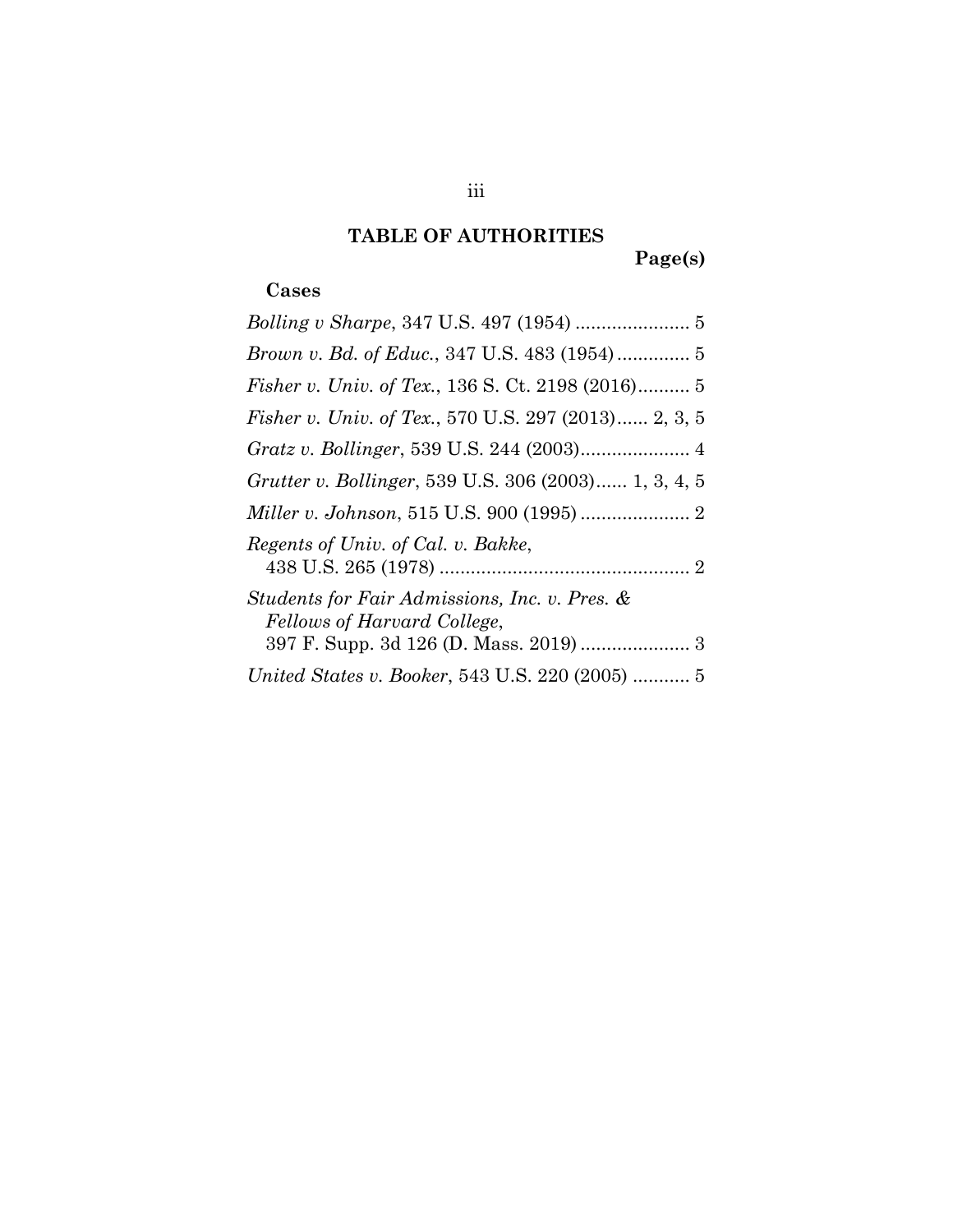#### **INTEREST OF** *AMICUS CURIAE*[1](#page-4-1)

The Cato Institute, founded in 1977, is a nonpartisan public policy research foundation dedicated to advancing the principles of individual liberty, free markets, and limited government. Cato's Robert A. Levy Center for Constitutional Studies was established in 1989 to promote the principles of limited constitutional government that are the foundation of liberty. Toward those ends, Cato publishes books and studies, conducts conferences, produces the annual *Cato Supreme Court Review*, and files *amicus* briefs.

This case interests Cato because permitting public educational institutions to treat people differently based on race is anathema to the Constitution. This case presents an excellent vehicle for the Court to reconsider its precedent in this area.

#### **SUMMARY OF ARGUMENT**

<span id="page-4-0"></span>Petitioner filed this case as a companion to *Students for Fair Admissions, Inc. v. President and Fellows of Harvard University*, No. 20-1199. But were the Court to grant certiorari in *Harvard* but not here, it would lack a more detailed picture of the failings of *Grutter v. Bollinger*, 539 U.S. 306 (2003) and would leave unaddressed a situation where racial classifications are most harmful: when they are implemented by the state.

In the modern era, this Court has always reviewed affirmative action programs in higher education in

<span id="page-4-1"></span><sup>1</sup> Rule 37 statement: All parties were timely notified of and consented to the filing of this brief. No part of this brief was authored by any party's counsel, and no person or entity other than *amicus* funded its preparation or submission.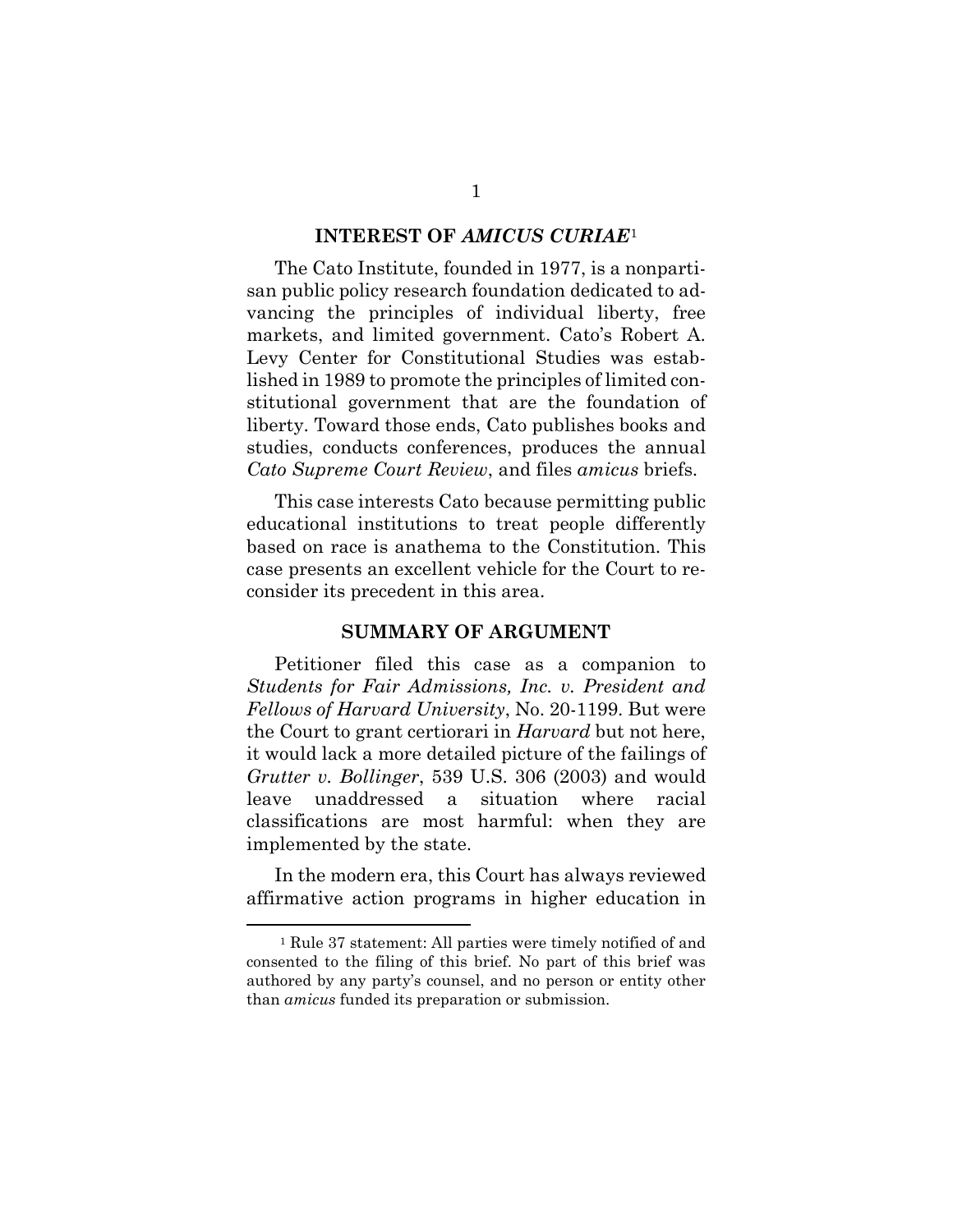the context of public institutions, and it should do so again now. The fact that a final judgement has not been entered should not deter the Court from taking the case: the Court frequently hears companion cases in such circumstances. We urge the Court to grant certiorari here alongside the *Harvard* case.

#### **ARGUMENT**

## <span id="page-5-0"></span>**I. GRANTING CERTIORARI WHERE A PUB-LIC INSTITUTION IS AT ISSUE WILL FUR-THER ILLUMINATE THE PROBLEMS WITH RACIAL CLASSIFICATIONS**

First, when *public* institutions, like the University of North Carolina, apply racial classifications, the legal injury is particularly cruel. While it is true that Title VI imposes restrictions on all universities accepting federal funds that are equivalent to the protections of the Fourteenth Amendment's Equal Protection Clause, *Regents of Univ. of Cal. v. Bakke*, 438 U.S. 265, 286 (1978), racial classifications *by the government* tend "ultimately [to] have a destructive impact on the individual and our society." *Fisher v. Univ. of Tex.*, 570 U.S. 297, 316 (2013) (*Fisher I*) (Thomas, J., concurring) (internal quotation marks omitted). They "embody stereotypes that treat individuals as the product of their race, evaluating their thoughts and efforts—their very worth as citizens—according to a criterion barred to the Government by history and the Constitution." *Miller v. Johnson*, 515 U.S. 900, 912 (1995) (cleaned up). Racial preferences by private universities certainly have negative effects on individuals too. But it is one thing to be viewed through a racial lens by a private institution or fellow citizen, quite another—and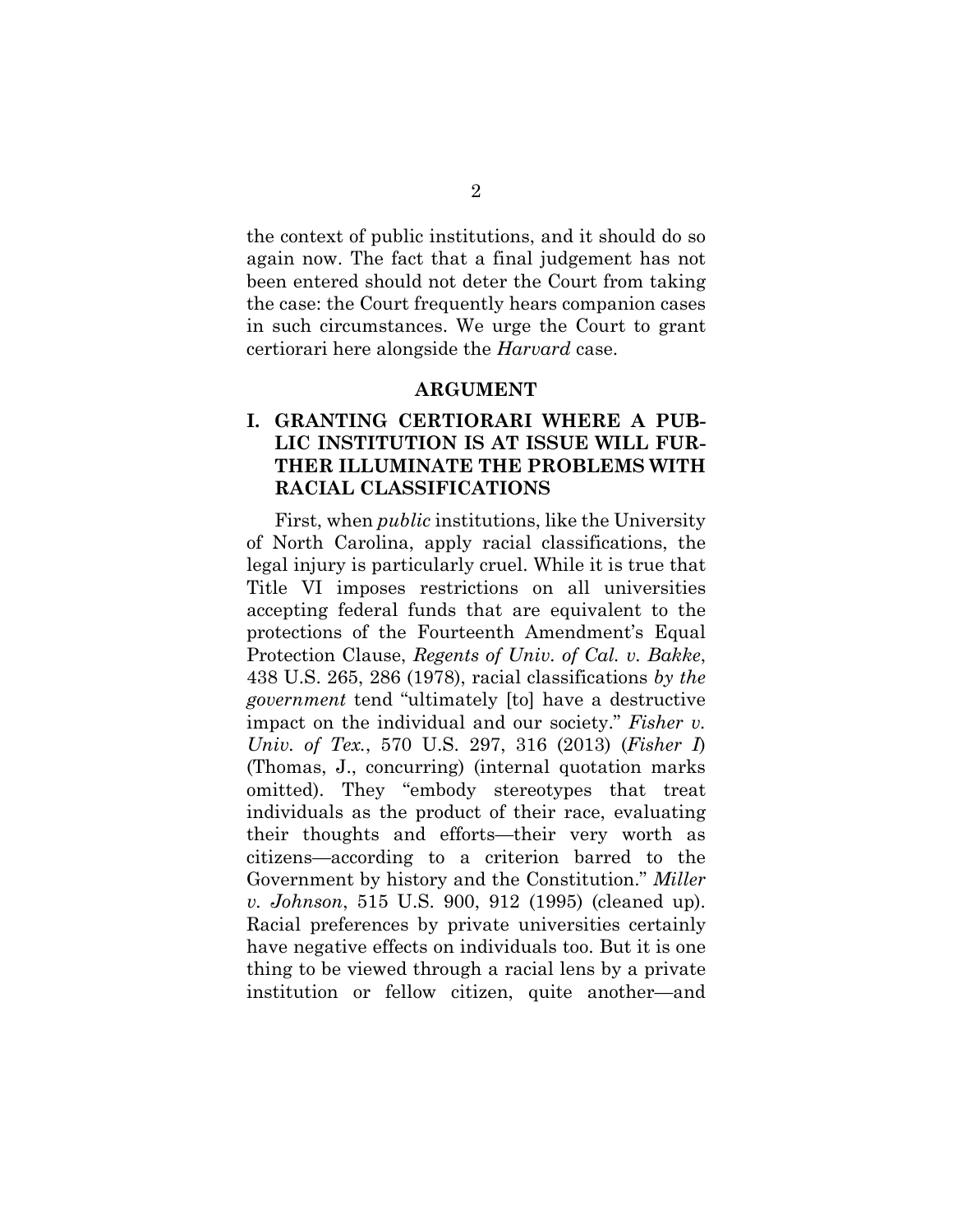substantially more harmful—for a polity to reduce people to racial identifiers. Government racial classifications demean all citizens. *Grutter v. Bollinger*, 539 U.S. 306, 353 (2003) (Thomas, J., concurring in part and dissenting in part).

Second, considering the specifics of UNC's admissions process alongside Harvard's will better allow the Court to explore the failings of *Grutter*. For example, while at a facial level Harvard's admissions process seems less likely to satisfy strict scrutiny than UNC's—the weight placed on race seems statistically larger—UNC's admissions officers often appear more explicitly engrossed by racial classifications.

Under current doctrine, "a race-conscious admissions program,'" to satisfy strict scrutiny, "must 'remain flexible enough to ensure that each applicant is evaluated as an individual and not in a way that makes an applicant's race or ethnicity the defining feature of his or her application.'" *Fisher I*, 570 U.S. at 309 (quoting *Grutter*, 539 U.S. at 334, 337). But the statistical reality of Harvard's admissions process demonstrates that Harvard commonly makes an applicant's race a determinative factor for whether he or she will be admitted. As the district court noted, "one third of the admitted Hispanics and more than half of the admitted African Americans, would most likely not be admitted in the absence of Harvard's race-conscious admissions process." *Students for Fair Admissions, Inc. v. Pres. & Fellows of Harvard College*, 397 F. Supp. 3d 126, 178 (D. Mass. 2019).

By contrast, racial categories may seem relatively less determinative with UNC's process, but UNC still appears to make such classifications central to an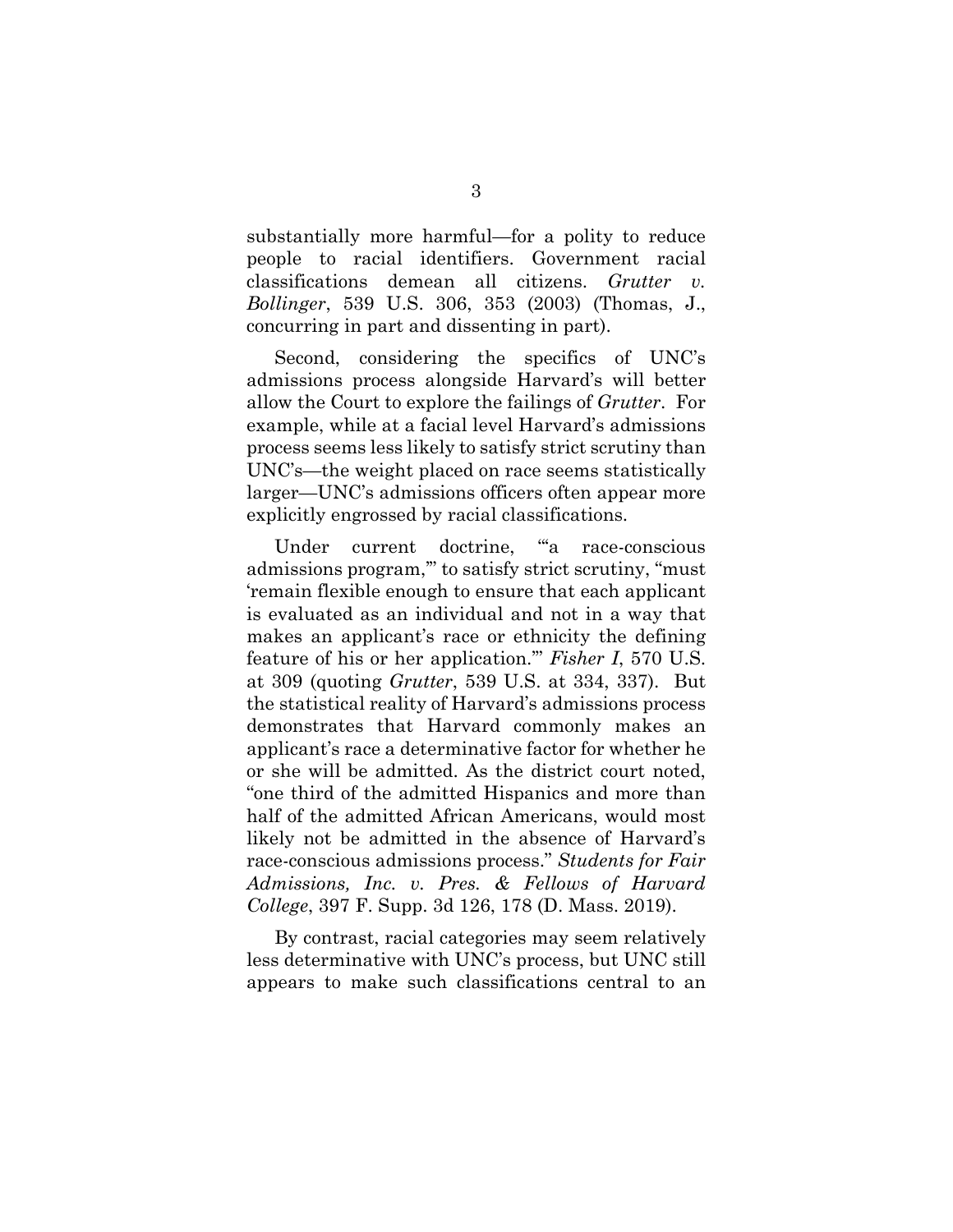applicant's profile. Here, the district court found that race may have been determinative for "fewer than 5% of admission decisions." App. at 12–13. But on numerous occasions, UNC's admission officers have discussed an applicant's race as though it were as central to the applicant's candidacy as SAT or AP scores. *See* Pet. Br. at 5–6. And UNC has not set a goal of ending this practice. App. at 62.

*Harvard* alone may be sufficient for this Court to provide meaningful guidance given that current doctrine applies constitutional equal-protection standards to Title VI, but considering the use of race by public universities—and UNC's practices in particular—would benefit the Court in reevaluating *Grutter* and the use of racial classifications in higher education more broadly.

### <span id="page-7-0"></span>**II. GRANTING CERTIORARI IN CONJUNC-TION WITH THE** *HARVARD* **CASE IS CON-SISTENT WITH THIS COURT'S PRACTICE**

All of this Court's recent cases involving affirmative action programs in higher education confronted such programs in public institutions. In *Bakke*, the Court was faced with the admissions practices of the medical school of the University of California at Davis. 438 U.S. at 269, 315–20. In *Grutter* and *Gratz v. Bollinger*, this Court addressed the admissions policies of the University of Michigan for both undergraduates and law students. *Gratz v. Bollinger*, 539 U.S. 244, 249–50 (2003); *Grutter*, 539 U.S. at 311. And of course, in the *Fisher* duo, this Court tackled the University of Texas at Austin's undergraduate admissions process. *Fisher I*, 570 U.S. at 300–01; *Fisher v. Univ. of Tex.*, 136 S. Ct. 2198,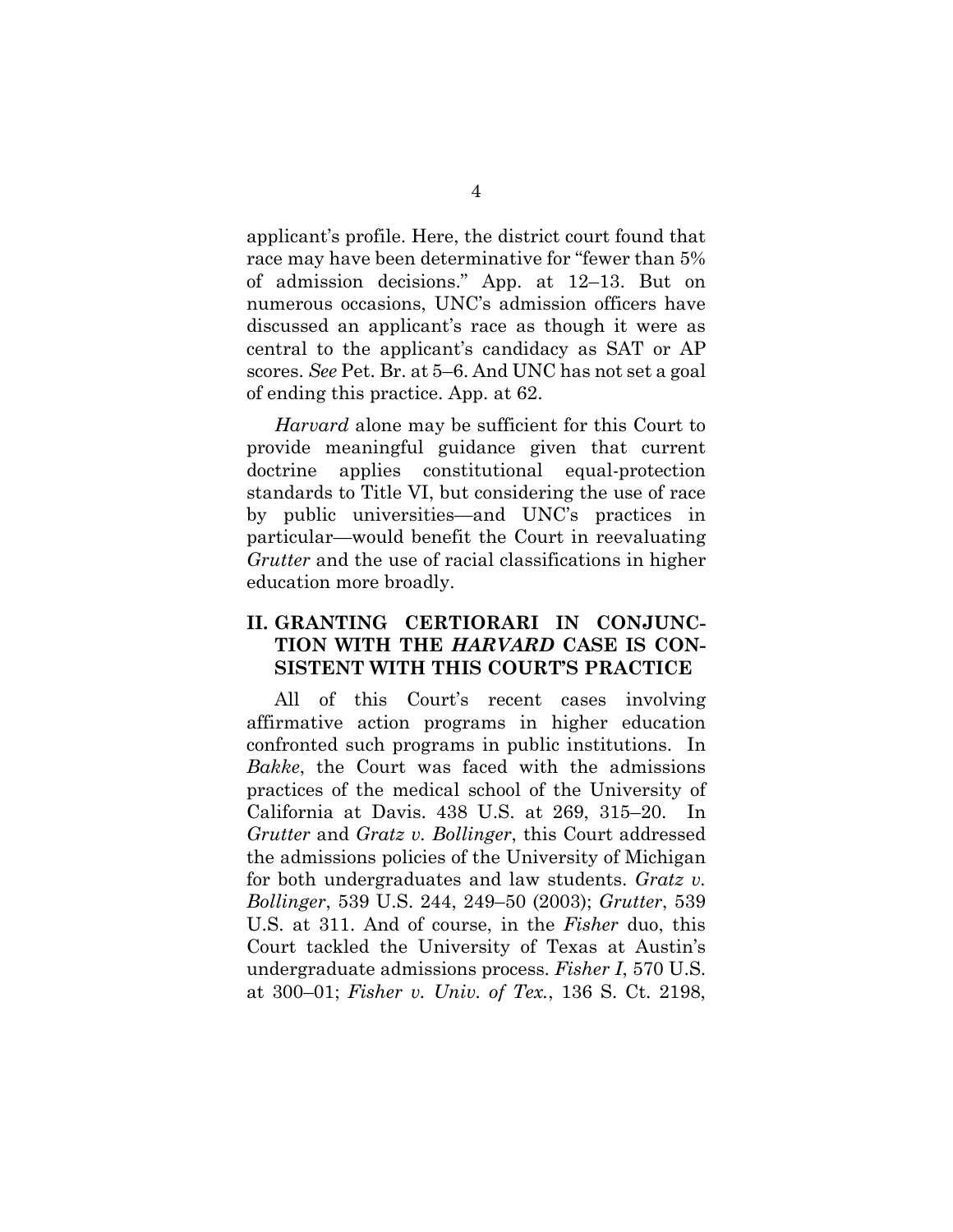2205 (2016) (*Fisher II*). Perhaps for reasons similar to those outlined above, a public institution has always been part of the Court's evaluation of racial preferences in higher education. Were this Court to take up *Harvard* alone, it would be an outlier.

<span id="page-8-0"></span>Moreover, the Court frequently permits certiorari before judgment where a companion case would assist in informing it on how to respond to a particular issue. *Grutter* and *Gratz* themselves illustrate this fact. The Court had already agreed to hear *Grutter* when it decided to examine *Gratz* also, to "address the constitutionality of the consideration of race in university admissions in a wider range of circumstances." 539 U.S. at 260. Similarly, the Court granted certiorari before judgment in *Bolling v. Sharpe* as a companion case to *Brown v. Board of Education* to ensure that the requirement for the desegregation of schools under the Fourteenth Amendment applied both to states and the District of Columbia. *Bolling v. Sharpe*, 347 U.S. 497, 498 (1954); *Brown v. Bd. of Educ.*, 347 U.S. 483 (1954). In a noneducational but similarly high-profile context, the Court acted similarly in *United States v. Fanfan* and *United States v. Booker*, 543 U.S. 220, 226–29 (2005) (consolidated), which dealt with the constitutionality of federal sentencing guidelines. *Id.* The Court should follow its past practice here.